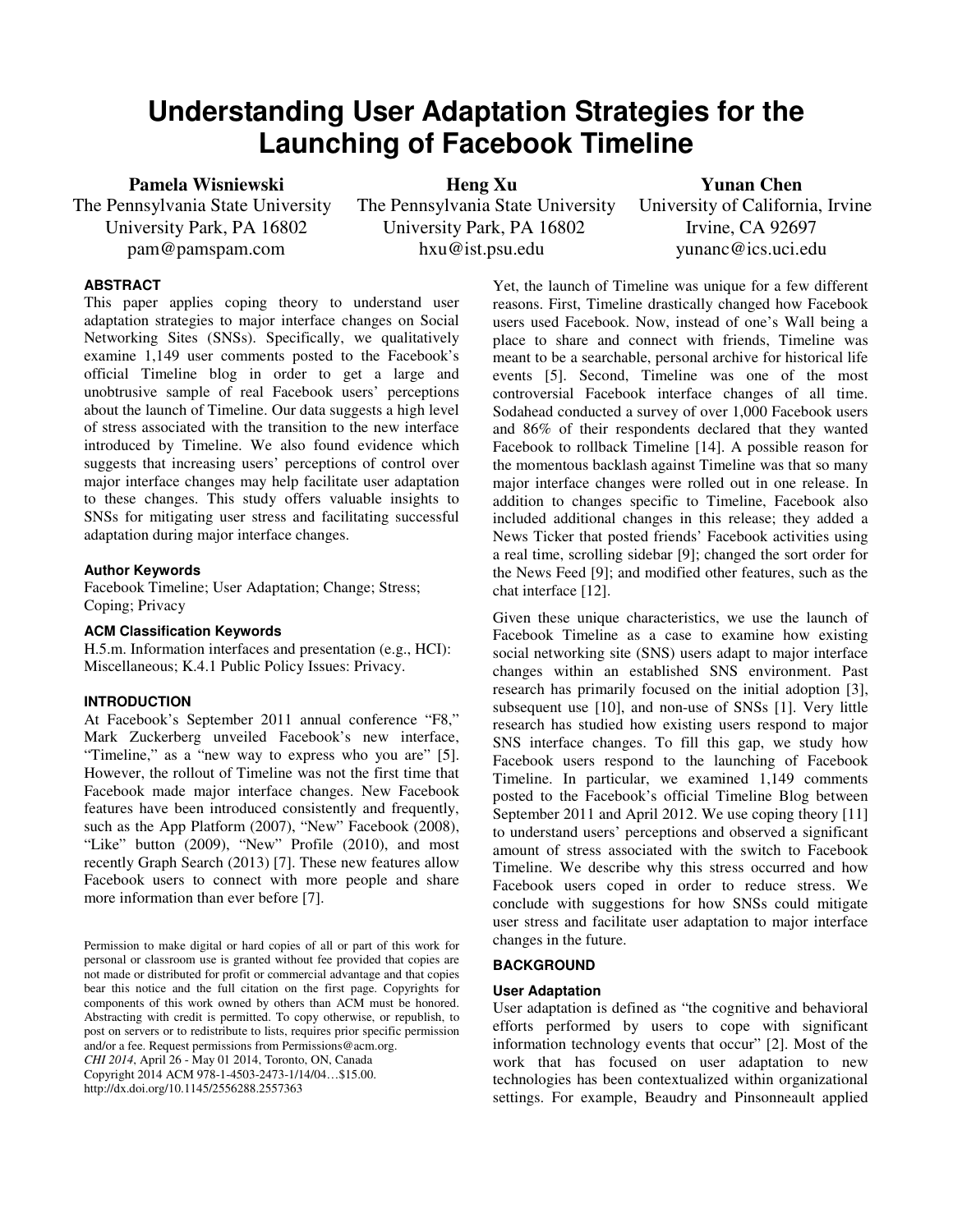coping theory [11] to the introduction of new information technologies within companies [2]. However, organizations often have goals, policies, and culture that influence the adaptation process. In contrast, SNS websites are communities designed mainly for personal use and end user goals are more likely driven by the individual and influenced by one's social circles. This distinct difference makes adapting technologies in social media settings an interesting, new area of study. Yet, very few studies have examined user adaptation to technological changes within the context of social media. Previous research has highlighted Facebook users' reactions to new features, such as New Profile [17] and Friendship Pages [13]. However, these studies focused solely on the privacy concerns users perceived with these interface changes instead of the broader context of user adaptation to the changes themselves. To our knowledge, our research is one of the first to apply coping theory [11] to examine how users react to major interface changes within SNSs.

## **Conceptual Framework**

Lazarus and Folkman's seminal work on *Stress, Appraisal, and Coping* [11] is one of the most widely accepted theories of the coping process [2]. Because their theory deals directly with how individuals cope with stress caused by environmental changes, we felt that it was an appropriate and relevant theory in which to frame our analysis. **Figure 1** highlights the main tenets of coping theory [11]. *Stress* is defined as a relationship between a *person* and the *environment* that is perceived to be taxing, exceeding of one's resources, or detrimental to one's well-being [11]. *Change* within the environment is one key source of stress because it requires the individual to adapt to that new environment [11].

When a change occurs within one's environment, an individual asks him or herself, "*How does this change affect me?*" This assessment is called a *primary appraisal* of the situation, which can be positive, stressful, or irrelevant [11]. A *positive* appraisal is construed as a benefit for the individual while an *irrelevant* appraisal means that the individual is indifferent to the change [11]. *Stress appraisals* occur when individuals believe that the change negatively affects them; stress appraisals can be further classified into sub-categories: 1) *loss or harm* denotes that the individual has already sustained some damages; 2) *threats* are anticipated harm or loss that may occur in the future; and 3) *challenges* acknowledge the potential for growth or opportunity due to the change [11].

If an individual perceives a change as stressful, the next question they ask themselves is, "*What can I do about this change?*" This cognitive thought process is called a *secondary appraisal* [11]. Generally, there are two types of secondary appraisals: Individuals who perceive that they have *high levels of control* believe that they possess the necessary resources to address the change in the environment and reduce stress. In contrast, *low perceived* 



**Figure 1: Conceptualization of Coping Theory** 

*control* is associated with individuals who believe that there is little or nothing that they can do about the change.

*Coping strategies* are cognitive and behavioral efforts an individual takes to reduce stress caused by environmental change [11]. They can either be emotion-focused or problem-focused. *Emotion-focused* coping mechanisms focus on an individual's internal emotional regulation as a means to adapting to environmental change. Coping strategies tend to be emotion-focused when individuals perceive a low level of control over the environment [11]. *Problem-focused* coping strategies tend to be action-based and externally focused on trying to find ways to change the environment to suit the individual's needs. Therefore, coping strategies are essentially means of negotiating an equilibrium between the *individual* and the *environment* as to reduce stress [11]. We use coping theory, as defined above, to better understand how Facebook users appraised and coped with the transition to Facebook Timeline.

#### **Facebook Timeline**

Timeline became publicly available as an opt-in feature to Facebook users on December 15, 2011 [5]. On May 21, 2012, Timeline became a mandatory upgrade for all users [4]. Facebook gave users a 7-day grace period so that they could remove, hide, or customize the visibility of old posts before they went live on Timeline [6]. Some of the main changes bundled into the launch of Timeline included [6]:

- Ability for users and friends to access past posts by date, as opposed to having to scroll through a reverse chronological list of historical posts
- Ability for users to add content anywhere on the Timeline of posts (life events, photos, etc.)
- Ability to highlight certain life events across the new two-column layout
- Inline privacy controls to remove, customize visibility, or hide anything on the Timeline
- Groupings of profile information at the top of a user's Timeline (photos, likes, apps, etc.) and a cover photo
- An activity log that allows users to view and share all of their Facebook activities (posts, likes, etc.)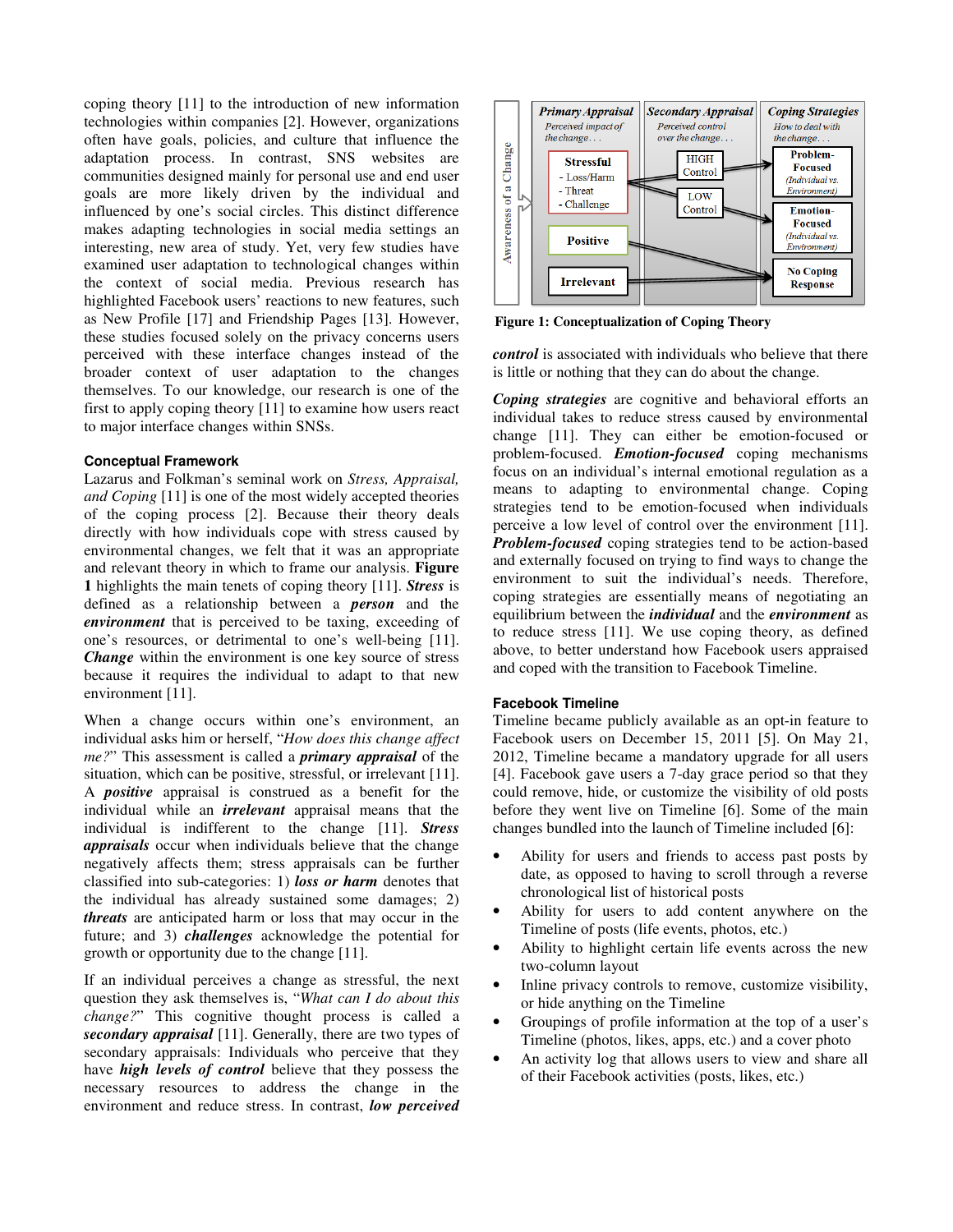Prior to the launch of Timeline, Facebook released an official Timeline blog [5] to introduce various new features. This blog also allowed users to ask questions and share their opinions about Timeline via comments. The blog was first launched on September 22, 2011, and the last user comment posted to the blog, before user commenting was deactivated, was on April 2, 2012 [5].

## **METHODOLOGY**

## **Data Collection and Sampling**

On April 19, 2012, we manually collected the first 100 pages of Facebook user comments that were posted on the Facebook Timeline Blog [5]. Since commenting ceased on April 2, 2012, we were able to sample from the full set of 4,439 user comments that were ever posted to this blog. The most popular Facebook user comments (based on number of Likes) were posted first and in descending order of Likes, along with all direct replies to those comments. Therefore, we collected a total of 84 of the most popular original comments and 1,065 comments that replied to this set of 84 most popular comments. Our final dataset for analysis contained 1,149 comments from a total of 676 unique Facebook users. Based on names and profile pictures, our sample consisted of 288 females and 369 males, with the remaining users unidentifiable by gender. Comments suggested that users ranged from technology novices to experts. The average number of comments made per user was 1.7 with a standard deviation of 1.89 comments. The most frequent commenter posted a total of 21 times. We discarded 191 comments from our data set due to lack of relevance. These comments either lacked sufficient context or consisted of flaming wars or spam.

## **Qualitative Coding**

We based our qualitative coding schema on coping theory [11]. Therefore, we coded based on the following theoretical constructs: Primary Appraisal (Positive, Stressful, Irrelevant); Stressful Type (Harm/Loss, Threat, Challenge); Reason (Open coded); Secondary Appraisal (Low-Control, High-Control); Coping Type (Problem-Focused, Emotion-Focused); Coping Focus (User, Environment); and Coping Strategy (Open coded). In cases where comments contained multiple codes for one category (e.g. multiple coping strategies), we double counted these comments across the codes. Also, additional codes emerged as we applied coping theory to the unique context of user adaptation to Facebook Timeline.

After the primary researcher developed a standard code book using coping theory, she then trained two other coders. The comments were divided equally among the three coders. As new codes emerged, the three coders defined and shared their new codes with the other coders in order to ensure consistency. We calculated a metric for inter-rater reliability (IRR) by having all three coders code a subset of 100 comments; the secondary coders' levels of agreement with the primary coder were 95% and 83%. The

combined IRR for all three coders was 81%. After all the data were coded, the primary researcher reviewed all of the codes and resolved any conflicts by collaborating with the secondary coders. Data coding and analysis were performed using Microsoft Excel® data filters, pivot tables, and graphs.

### **RESULTS**

#### **Primary Appraisal: How does this change affect me?**

Individuals cognitively assess how changes in the environment personally affect them; such an assessment is called a primary appraisal [11]. A total of 752 comments (78%) contained a primary appraisal about how Facebook users perceived the impact of Timeline. Of the primary appraisals, 64% represented stress appraisals, 20% positive appraisals, and 16% suggested that the change was irrelevant to the Facebook user. We will address each type of primary appraisal in descending order of emergence in our data set. We first discuss stress appraisals (Loss/Harm - 54%, Threats - 25%, and Challenges - 21%), followed by positive appraisals and irrelevant appraisals.

#### Stress Appraisals: Loss/Harm

In coping theory, loss or harm denotes that the individual has already sustained some damages [11]. Even though coping theory groups loss and harm in the same category, we found a distinct difference between loss and harm in our data. In our research context, loss tended to result from the feeling that something a Facebook user once had has been taken away. Harm, on the other hand, was a direct negative consequence that was associated with Timeline. Loss represented approximately 53% of primary stress appraisals while actual harm was less than 1% of all stress appraisals. Harm most commonly resulted from unintentional privacy breaches. For example, one user shared that her homosexual friend "*has come out to the world when he didn't want to*," because of Timeline.

Since loss represented over half of all stress appraisals, we focused on analyzing why Facebook users perceived stress due to a sense of loss. The top five reasons Facebook users expressed a sense of loss included loss of familiarity (29%), control (25%), intended use (18.5%), simplicity (17%), and user satisfaction (10.5%), respectively.

**Loss of familiarity** was the strongest lament of Facebook users who posted on the Timeline blog. Thirty percent of loss appraisal comments just wanted Facebook to bring the "old" Facebook back. These Facebook users generally were opposed to change and expressed a sense of loss because the new interface simply was not the old one that they were used to. This sentiment is summed up by the first commenter's post that received 3,412 Likes:

*"shut the eff up and bring the old facebook back,"* Harmoni, Comment #1, 3412 Likes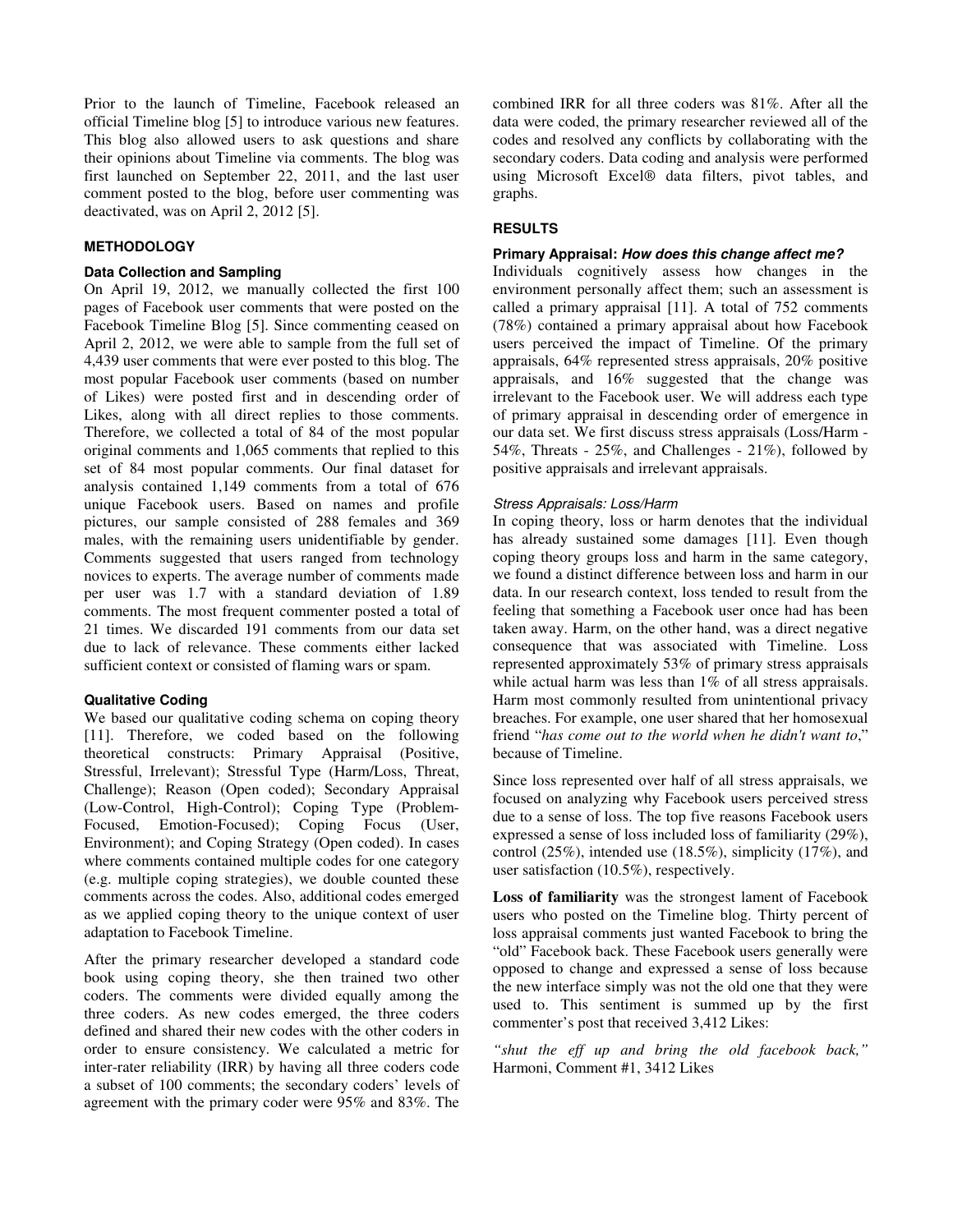**Loss of control** was the second highest reason for loss appraisals. These Facebook users were often upset that Facebook did not give them the choice to opt-in or opt-out of Timeline. These users tended to believe that, as Facebook's users, they should have the final say before Facebook releases new changes:

*"I don't mind change...but I'd like the option to change it back if I don't like it…shouldn't FB at least give us options instead of forcing it on us?"* Deanne, Comment #723, 321 Likes

**Loss of intended use** surfaced as the main stressor in 18.5% of the loss appraisals. A number of comments reflected user frustration that Facebook had completely changed how the site was meant to be used. Many users saw Facebook as a place to share and connect with their friends, and they were uncomfortable that Timeline changed that purpose by making it a personal archive for old posts:

*"I agree with you this totally sucks!!! Now we need to find a social page because our old social page has become a virtual diary/scrapbook."* Kathy, Comment #681

Other Facebook users were upset that features that they had in "old" Facebook were taken away or, in some cases, new features that they did not want were added. Interestingly enough, however, most of these posts tended to have very little to do with the main changes attributed to Timeline itself. Instead, these complaints were about additional interface changes that were bundled together with Timeline. Facebook users often did not know the conceptual difference between these features and Timeline. For example, numerous complaints surfaced about the sort order of one's News Feed, the addition of the News Ticker (a.k.a. "*stalker bar*"), and the new chat interface:

*"It's been three months but i still hate this new facebook specially the news feed & ticker!!!!"* Asif, Comment #223

**Loss of simplicity** was another type of loss appraisals. These users were stressed because Facebook no longer seemed to have the simple interface that they used to be able to easily navigate. They felt that the new Facebook was too complex and cumbersome:

*"Why can't you guys just leave Facebook the way it was… People loved it simple and now with all this new stuff your just pushing people towards other sites…"* Jacob, Comment #898, 92 Likes

**Loss of user satisfaction** was the final reason Facebook users gave for making a loss appraisal. Some comments specifically criticized the new look and feel of Timeline while others expressed a more generalized dislike:

*"i know how to use it. im just not enjoying it,"* Dustin, Comment #736, 8 Likes

## Stress Appraisals: Threats

Threats are anticipated harm or loss that may occur in the future [11]. Twenty-five percent of stress appraisals were made because Facebook users perceived Timeline as an imminent threat to their personal **privacy**. We observed that *intrusiveness*, or concern over invasions into one's life [15], was the top privacy threat. "Jay" was the most frequent blog commenter, and he had developed quite a following of Facebook users who agreed with him that Timeline promoted stalking and that Facebook was trying to push an agenda for the erosion of personal privacy:

*"This sounds like it's tailor made for stalking,"* Jay, Comment #274, 1,873 Likes

Facebook users also felt threatened by the new *aggregation*  [15] of their personal information into one place. This was especially true for how Timeline displayed personal profile information at the top of one's profile:

*"Plus seriously, like look when we comment look beside our names? U can see our location, [what] schools we go to an where we work, just little things like that suck! really come on, its not as safe i hate it,"* Christina, Comment #92

Other Facebook users were concerned about the increased *accessibility* [15] to their personal information:

*"There are some people who're trying to make a change in their lives and move on from the past. This new Timeline stuff isn't helping. you're only opening your past to the public. I wouldn't be complaining if they could have some privacy settings on this but not even one? Really? You're gonna let the whole world access your past like that?"* Tony, Comment #218

While this user was misinformed about how the new privacy settings actually worked, he was accurate in his assessment that the new design threatened personal privacy by increasing the potential longevity of past posts. Even though Timeline did not actually change what information could be accessed, they did make past posts more accessible by allowing users to search for past posts by year.

## Stress Appraisals: Challenges

Challenges are stress appraisals that acknowledge the potential for future opportunities after certain difficulties have been overcome [11]. Challenges represented about 21% of the stress appraisals. These comments reiterated that the change to Timeline was indeed stressful. However, they did so with the glint of a silver lining and hope that, in time, Timeline would prove to be a positive change.

**The learning curve** associated with the interface changes introduced with Timeline represented 60% of the challenge appraisals. In many cases, Facebook users were well aware that they would have to learn the new Facebook privacy settings in order to protect themselves from Timeline's enhanced capabilities for accessing someone's past posts: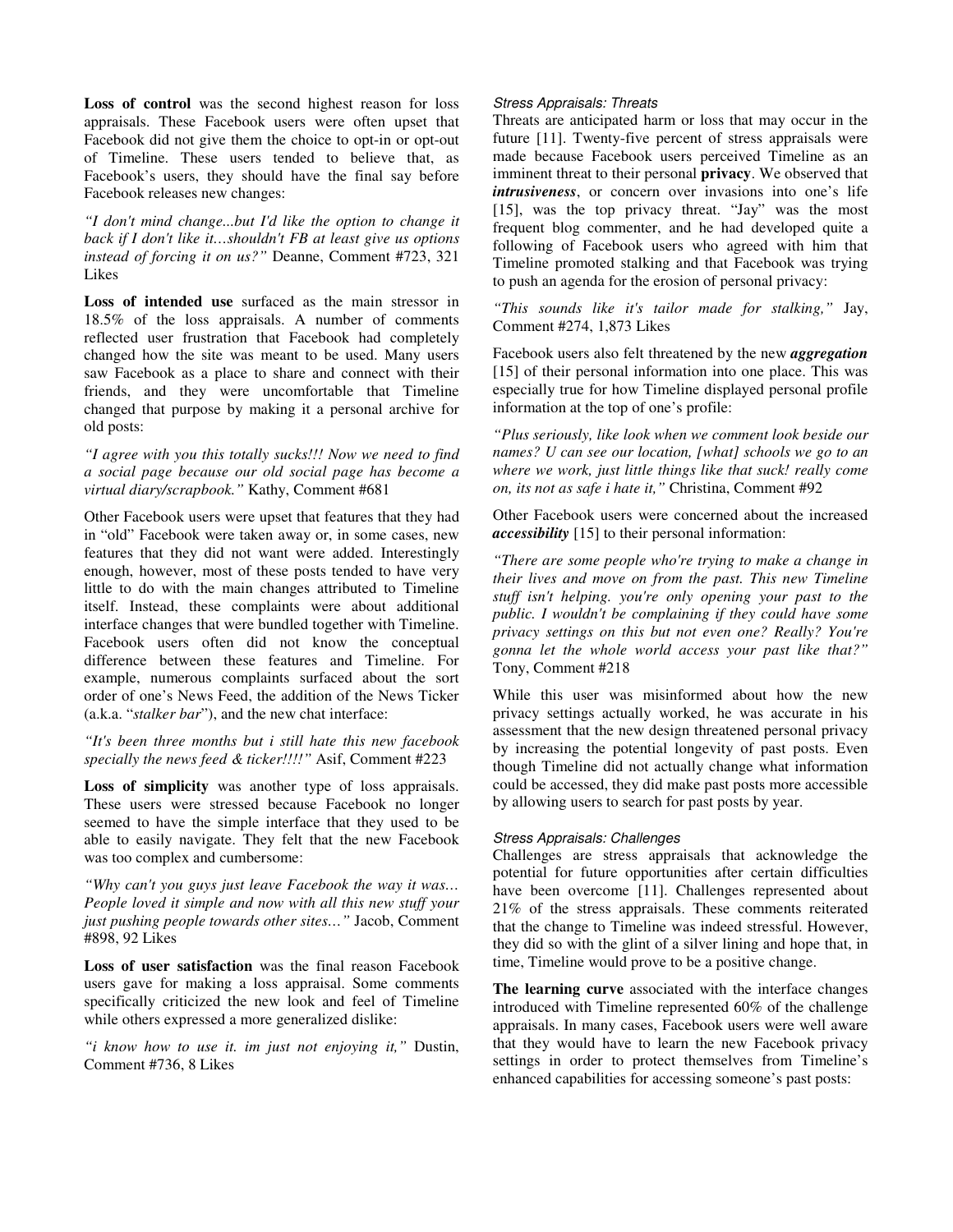*"u decide what is seen on ur timeline ... a lot of privacy settings has been [added], every single part of your timeline can be protected …"* Amy, Comment #456

However, many Facebook users acknowledged that using the new privacy settings was not a trivial task:

*"I am in a huge learning curve "The Facebook Blog" videos are re-running in my head, I am searching for [a way] to [toggle] for all these new changes over and over in my dreams and night mares, I will survive..."* Sandra, Comment #174

**Adapting to change** (31%) was the second most discussed type of challenge. "Zac" was the first one to reply to Harmoni's "shut the eff up," comment, and he received even more likes than the original poster:

*"the old facebook was the new facebook once. the world changes, get used to it,"* Zac, Comment #2, 4,599 Likes

Quite a few replies tagged Zac directly, agreeing with his post. These Facebook users tended to take an evolutionary viewpoint where they accepted that Facebook had to change in order to improve. This viewpoint was in direct antithesis to the loss, stress appraisals that generally felt that change was bad. These users often acknowledged the considerable amount of stress that comes with learning how to adapt to change, but they believed it was worth the efforts.

#### Positive Appraisals

Twenty percent of Facebook comments suggested that the change to Timeline was a positive event. Interestingly, the most common reason (29%) for this positive primary appraisal was that these users believed Timeline actually increased their level of privacy control:

"*facebook timeline has better security on privacy. even every item on your profile info can be set one by one,"* – Day, Comment #522

Other common reasons for positive appraisals included seeing Timeline as a privilege (19%), preferring the new interface (18%), believing that innovation is necessary for Facebook's survival (16%), liking the new organization of the website (11%), and being able to share more effectively with friends (7%).

#### Irrelevant Appraisals

Sixteen percent of Facebook users believed that the change to Timeline was irrelevant to them and other users. For the most part, these Facebook users were directly responding to others' stressful appraisals of Timeline as a privacy threat. The majority (83%) of these comments argued that the change did not matter because Timeline did not share any information that SNS users had not already shared in past. They argued that Timeline had no effect on privacy because it was the individuals' personal responsibility (just like before) to make good decisions about what they chose to disclose or not disclose on Facebook.



**Figure 2: Summary of Primary Appraisals** 

 *"Well, you can choose what to include and what not to include. It's the same as always. Not to be the devil's advocate, but all the information doesn't pop up on Facebook by magic; it's there because you obviously chose to share it."* Angela, Comment #360

**Figure 2** summarizes the full set of primary appraisals within our data set and the reasoning behind each. It is clear from this analysis that users' assessments of Timeline varied drastically and, at times, were contradictory of one another. This highlights how primary appraisals were based on individual user's perceptions of Timeline, not necessarily based on the actual interface changes that were made.

## **Secondary Appraisal: What can I do about it?**

Secondary appraisals of what can be done about a stressful situation are characterized with high or low levels of control over the situation [11]. We found both types of secondary appraisals in our data set. The majority (57%) of comments tended to reflect low-levels of control. These users felt that they had little or no voice when it came to Facebook interface changes:

*"Facebook is FREE! You do not 'own' it. It's a service provided to you for free. YOU do not have the right to make any demands."* Trish, Comment #127

In contrast, 43% of the comments reflected high levels of perceived control. These comments tended to be more positive about the changes:

*"The timeline sounds great eh! :) What an awesome way to keep track of EVERYTHING that YOU want to SHARE :),"* Jamie, Comment #59, 5 Likes

**Figure 3** depicts the overall relationship between primary and secondary appraisals in our data set. This graph is based on 642 comments that were coded with both a primary and secondary appraisal. It shows the percent of comments that depicted either high or low perceived control (secondary appraisals) for each type of primary appraisal. Irrelevant and positive appraisals tended to be accompanied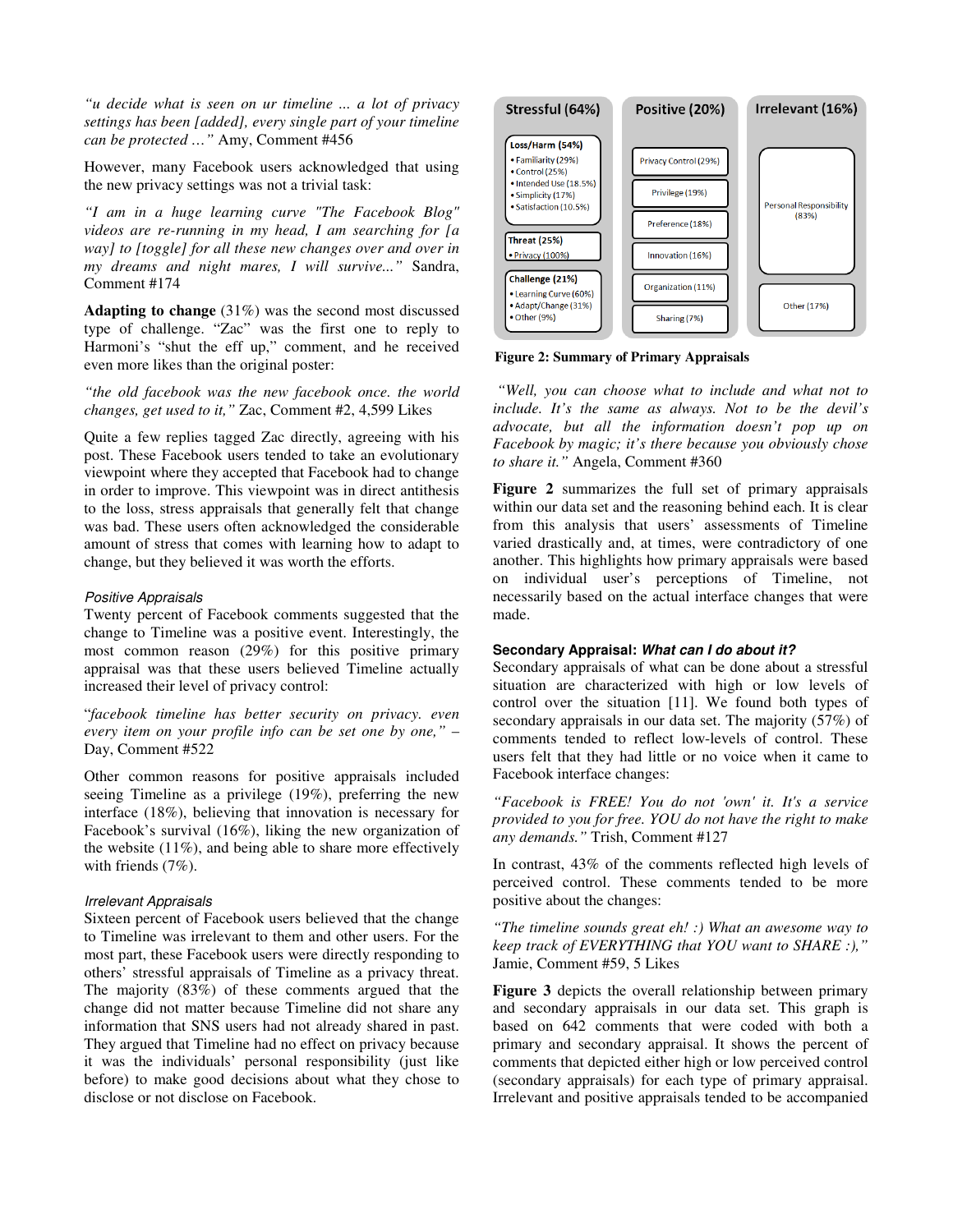

**Figure 3: Primary versus Secondary Appraisals** 

with higher levels of perceived control. Loss/harm and threat stress appraisals tended to be associated with lower levels of perceived control. However, when individuals perceive a challenge, they tended to have higher levels of perceived control than the other types of stress appraisals. This finding is consistent with coping theory, which defines a challenge as a stressful situation that has the potential for positive outcomes and tends to be associated with higher levels of control [11]. Overall, Facebook users who perceived lower levels of control over the transition to Timeline tended to be more stressed.

#### **Coping Strategies**

Primary appraisals of what is "at stake" and secondary appraisals of perceived control work together to determine the amount of stress imposed on an individual. Individuals must decide how they are going to cope in order to reduce this stress [11]. Coping strategies can vary along two dimensions: First, they can be either *problem-focused* or *emotion-focused*. Second, coping strategies can be an attempt to alter either the *environment* or the individual [11], in this case, the *user*. We coded a total of 848 coping strategies within 753 comments. **Figure 4** depicts the coping strategies that emerged in our data set, as they varied along these two dimensions. Based on our analysis, user adaptation strategies tended to be slightly more problem-focused (51%) than emotionally-focused (49%). Users focused more on trying to change the environment (64%), as opposed to trying to change themselves (36%). The following sections will go into more details about the four profiles of coping strategies.

#### Emotion-Environment Focused Coping

**Complaints** about Facebook Timeline were, by far, the most prevalent (33%) coping strategy that we observed in our data set. Facebook users overwhelmingly used the blog to voice their displeasure over the launch of Timeline:

*"Facebook, you're not near as smart as you think you are…Everything you do to try to simplify things only complicates things more. Every attempt you make to* 



#### **Figure 4: Coping Strategies**

*improve things inevitably ends up in a HUGE step backwards…"* Declan, Comment #903, 76 Likes

While some of the complaints were civil, many of them became irate:

## *"FUCKBOOK !!!I HATE.."* Wulan, Comment #1066

Even though it seemed like some users perceived a high level of control over Facebook, this tended to be an illusionary sense of control that only served to frustrate them further when they realized that Facebook was taking away rights that the user believed that they were entitled. These Facebook users had a strong sense that they were the user community (not the products) of Facebook. Therefore, Facebook would fail without their continued use and customer loyalty:

*"they have PLENTY of obligations to us. we are the customers! remember how myspace died??? dont think our opinion doesnt matter."* Taliesin, Comment #121

In general, complaints were emotionally charged criticisms directed at Facebook. These comments showed users' stress and frustration to both Facebook and other users.

#### Emotion-User Focused Coping

Another coping option was to alter the way users felt internally about the transition to Timeline (17%). In these cases, users often felt a low sense of control over the situation and were resigned that they could not change Facebook Timeline. Therefore, they had only two available coping strategies: To accept it or to leave.

**Accepting** Timeline by adapting to the change was either accompanied with an evolutionary view of change as necessary for survival (in this case innovation) or associated with a sense of resignation due to lack of control:

*"change is inevitable and its going to happen so lets stop bitching about something we get completely free,"* Brandon, Comment #1,050, 20 Likes

**Exiting** Facebook to avoid transitioning to Timeline was another emotion-focused coping strategy. A number of Facebook comments took the standpoint that if someone did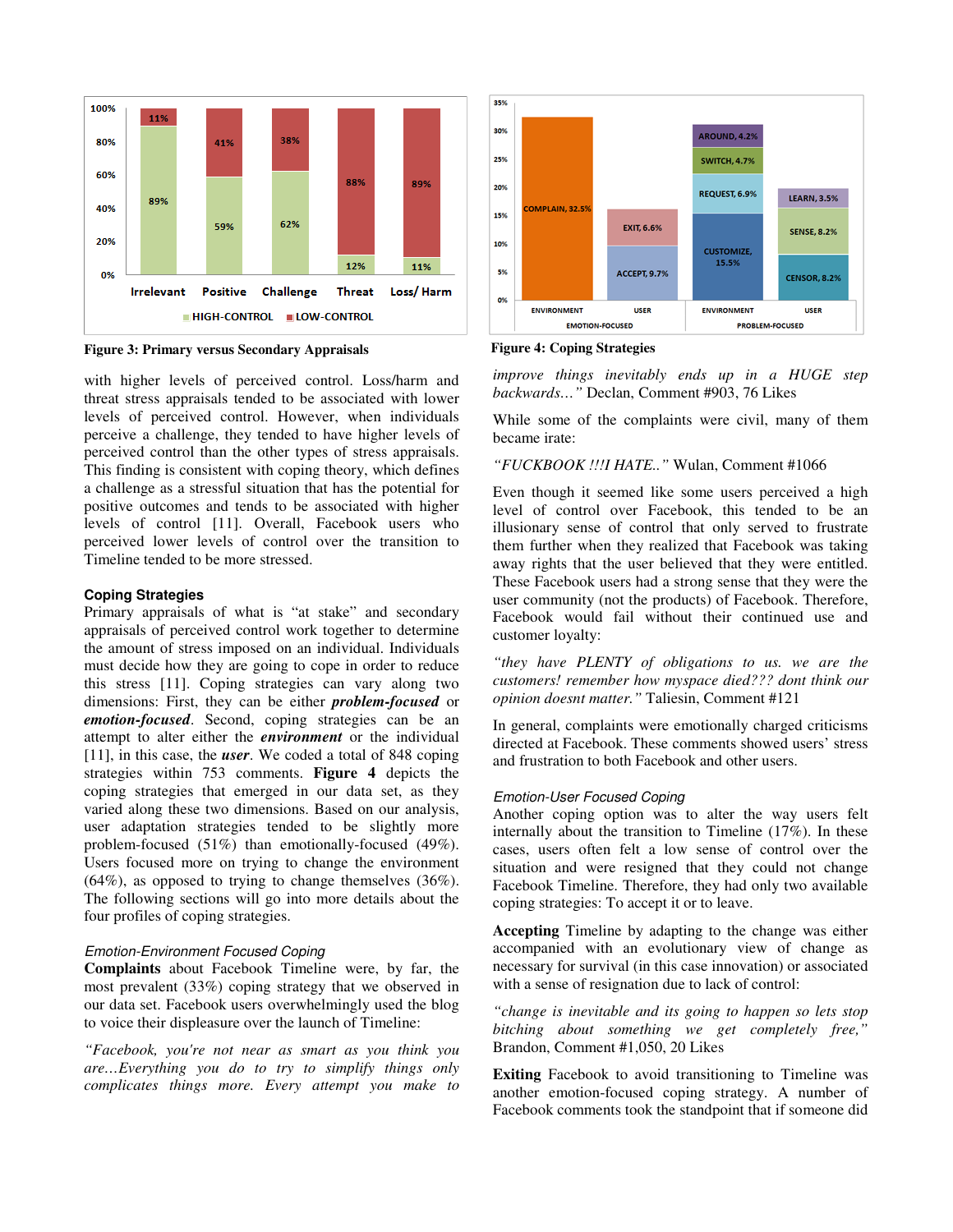not like the Timeline changes, they should just leave. Simply leaving Facebook without going elsewhere would require the user to give up social networking altogether. Therefore, suggesting that another user should leave, go back to Myspace, or build their own SNS if they did not like Facebook, represented a definite lack of control and somewhat of a deliberate irony. These Facebook users often pointed out that Facebook was a free service. If users were not happy with it, they should just leave:

*"You signed up to the site and agreed to it's terms and conditions of it allowing you to use it's site. Please see the deactivate button."* Kiki, Comment #75, 3 Likes

### Problem-Environment Focused Coping

A number of comments (32%) suggested that users felt that they had high levels of control which they translated into action in order to gain mastery over Facebook. They did this through customizing the interface (16%), making requests (7%), threatening to switch SNSs (5%), and working around Timeline features (4%).

**Customizing** the new interface by using built-in settings was one way that users adapted to Timeline. To some extent, the customizations served to disable new features that users did not like:

*"yall are stupid, you can [disable] certain features as always, stop hating,"* Christopher, Comment #498

However, in other cases, Facebook users started to experiment with the various settings and realized that the Timeline interface was highly customizable to their needs:

*"I am finding that I can choose whom to share certain info with -- which is comforting to me. For example, my friends don't really like playing games and are tired of seeing all the game activity on my wall/profile. I can restrict my "game playing" to just my game players..."* Melody, Comment #633

**Requests** were slightly different than complaints because these comments suggested specific things Facebook could do to address users' stress levels. In most cases, these requests were desperate pleas or angry demands to go back to the old Facebook:

*"PLZ change fb back* :(," Jordan, Comment #942, 51 Likes

However, some of the requests were more constructive solutions for how Facebook could have better handled the transition to Timeline:

*"realistically speaking, alot of ppl out there are not technically inclined. their brains are not wired for techy stuff. i think FACEBOOK should provide options available on the site that allows ppl to conform their page to their level."* Dawn, Comment #815

**Threatening to switch** to other SNSs, such as Google+, was another way of solving the problem. These users realized that they were not dependent on Facebook as their only option for socializing online. A total of 80 comments compared Facebook to other SNS websites. Seventy-two percent of the comments about Google+ saw it as a viable substitute and preferred interface over Timeline:

*"TODAY FACEBOOK WILL END,, GOOGLE+ WILL START , AND A NEW ERA HAS BEGUN HAHAHA LOL .. GOOGLE+ IS VERY SIMPLE TO USE,"* Vinci, Comment #139

However, 28% of comments suggested that Timeline was Facebook's response to Google+, which they were not fond of:

*"I HATE THE NEW FACEBOOK LAYOUT !!!! ALL FEATURE JUST SAME AS GOOGLE+... SHAME ON FACEBOOK,"* Wulan, Comment #57

Almost all the comments about Myspace were negative, warning to Facebook to not make the same mistakes:

*"YOUR MAKING SHIT TOO PUBLIC AND LAME MYSPACE WANNA BE. NOTICE MYSPACE ISn't POPULAR ANYMORE WONDER WHY?"* Brittany, Comment #956, 18 Likes

A few comments also compared Facebook to other social networking alternatives, such as Twitter, Diaspora, Clicks, and Multiply. These Facebook users realized that they had options other than Facebook, which gave them a higher sense of control over how they social networked.

**Workarounds** allowed users who were unsatisfied with the built-in capabilities of Timeline ways to override aspects of the interface. Many of the workarounds were focused at getting rid of Timeline altogether. A number of browser extensions were developed and posted to the blog in order to modify the Timeline interface. For example, a link to a Facebook page called "Get Old face book<sup>1,</sup>" was posted at least 15 times. It pointed Facebook users to a website called "Timeline Remove.<sup>2</sup>" Other browser extensions included "Social Fixer<sup>3</sup>" and "FB Purity<sup>4</sup>." While the main goal of these extensions was to remove Timeline, some of them also provided users with higher levels of control over the Facebook interface:

*"by using the BFB (Better Facebook) [extension] that Matt made. It let's u take away and add almost w/e u want. So ur FB looks how YOU want it to! It's pretty awesome!!!"* Jessica, Comment #931

In summary, these Facebook comments took a problemfocused approach toward changing Facebook in a way that would reduce stress about Timeline. In cases where Facebook users could not change Facebook directly, they found other SNS alternatives.

1

<sup>1</sup> https://www.facebook.com/0ldfaceb00k

<sup>&</sup>lt;sup>2</sup> http://www.timelineremove.net/

<sup>3</sup> http://betterfacebook.net/

<sup>4</sup> http://www.fbpurity.com/disable-facebook-timeline.htm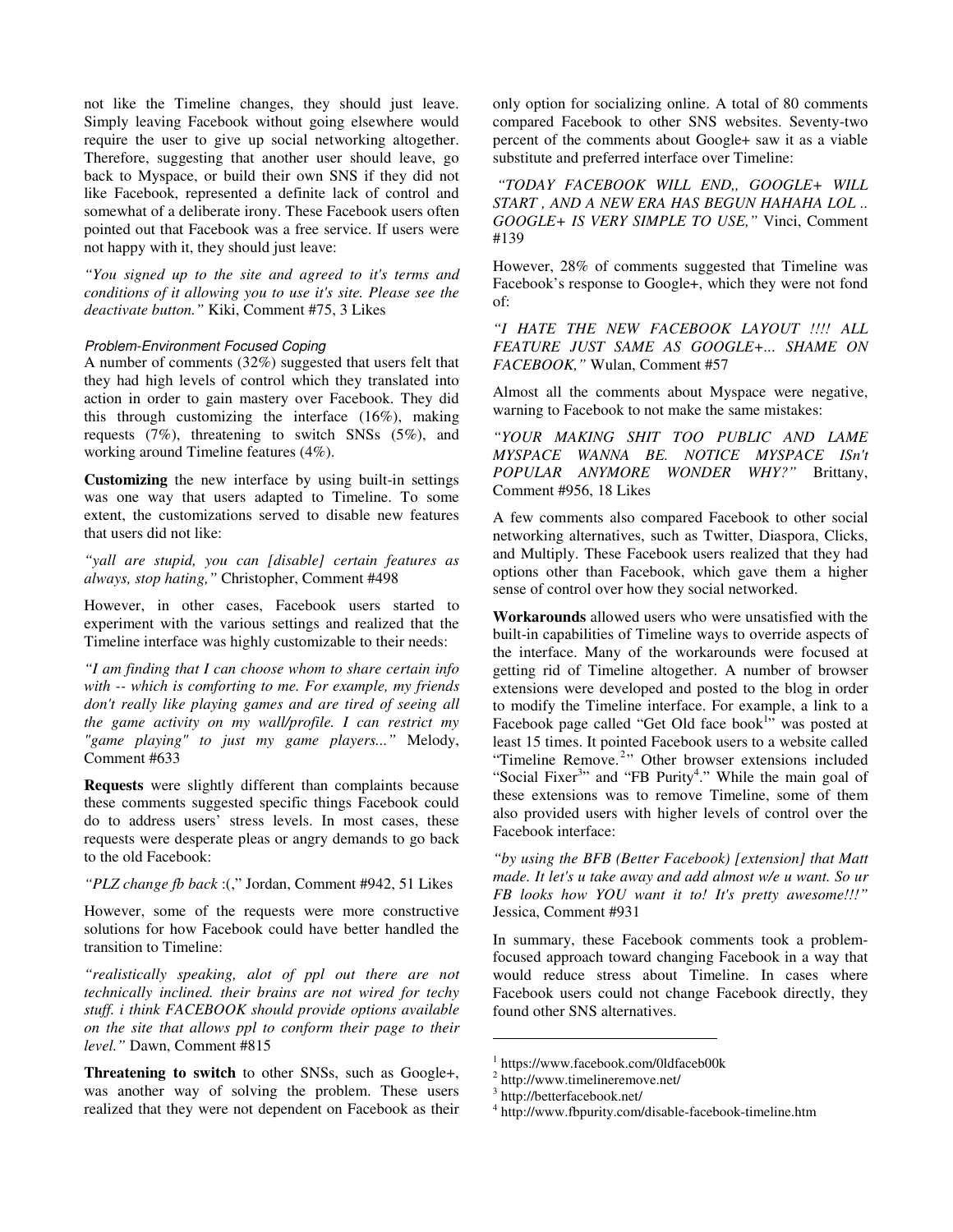## Problem-User Focused Coping

Some comments (20%) suggested coping strategies that were problem-focused but focused on the user, instead of the environment. These comments reflected a high level of perceived control because users felt that it was just a matter of taking the problem into their own hands. These coping strategies included self-censorship (8%), using common sense (8%), and learning about Timeline (4%).

One of the main blog threads was started by a Facebook user who was particularly stressed when she realized that Facebook had posted the entire trail she had run while using the Nike app:

*"It might as well say "if anyone wants to mug me, I'll be walking alone through Central Park at 1:00 am, just east of the great lawn.""* Amber, Comment #275, 472 Likes

However, she received a torrent (over 100) replies that suggested ways that she could cope with this potential privacy threat. **Self-censorship** was one of the main ways that other Facebook users suggested. These Facebook users felt that it was the individual's responsibility to simply not post private information to Facebook:

*"They can only steal what you put out. If you don't want your "friends" to know where you ran, don't post it…"* Emily, Comment #278, 31 Likes

**Using common sense** was another coping strategy for interacting with others through Facebook. For instance, Facebook users frequently suggested to others that if they were going to share personal information, that they not friend people that they did not trust:

*"So don't add people you don't know? ... Who the hell stalks their close friends?"* Kiki, Comment #735, 8 Likes

**Learning** about the Timeline interface changes before making judgments about it was one positive way users could cope with the change. Some users were annoyed by people who were complaining about Timeline and emphasized that they should attempt to learn about the new interface before they whined about it:

*"has anyone even sat down & done some reading [about] the new features?? Too dumb maybe??"* Josephine, Comment #733, 49 Likes

A few Facebook users acknowledged the importance of personally learning about Timeline before passing judgment. Yet, one older user pointed out that learning to adapt to the new interface was somewhat of a challenge:

 *"I'm still learning the new system,,,,a [little] harder for me being old and all after reading a lot of these post have learned so much..."* Tina, Comment #803

In summary, these coping strategies focused on the personal responsibility of users who had a high level of perceived control over how they adapted to Timeline.

#### **DISCUSSION**

#### **Perceived Control and User Appraisals**

As shown in **Figure 3**, there was a clear relationship between primary and secondary appraisals: Users who perceive higher levels of control tend to assess major interface changes more favorably than those who feel that they lack control. Hearkening back to coping theory, if an individual feels helpless in dealing with a stressful situation, the amount of stress can be great. Lazarus and Folkman further clarify that primary appraisals do not necessarily precede secondary appraisals [11]. Therefore, while we cannot confirm a causal relationship between primary and secondary appraisals in respect to Timeline adaptation, we can note a strong correlation between higher levels of perceived control and more positive appraisals of Timeline. An implication of this finding is that empowering SNS users with control could potentially increase users' positive response to major interface changes.

## **Perceived Control and User Adaptation**

Earlier, *user adaptation* was defined as the efforts put forth to successfully cope with technological change within one's environment [2]. In our case, we examined SNS users' transition to Facebook Timeline. Coping theory defines *adaptive coping* strategies as efforts that lead to positive outcomes, such as life satisfaction/morale and higher functioning at work and socially [11]. For our purposes, adaptive coping would result in successful adaptation to Timeline. In contrast, *maladaptive coping* is defined as counterproductive, often reducing short-term stress at the expense of increased long-term stress [8, 11]. Therefore, we consider any coping strategies that prolong or negate the successful transition to Timeline as maladaptive. For example, Baumer at al. suggest that leaving Facebook may give some users a sense of empowerment, but leaving may also cause strain on one's relationships [1]. Similarly, selfcensorship could be considered a type of social withdrawal that negates social networking with friends. Past research suggests that self-censorship within SNSs can lead to a sense of regret due to loss of authentic self [16].

Learning how to use Timeline, customizing it to meet one's needs, using common sense, making requests for changes, and ultimately accepting Timeline are the coping strategies from our data that could be construed as successful user adaptation to Timeline. Complaining, self-censoring, quitting Facebook, switching to another SNS, and using workarounds can be considered maladaptive coping because they may increase emotional distress and/or reduce the long-term, potential benefits of Timeline. Given this logic, approximately 67% of all coping strategies for stress appraisals that we observed could arguably be considered maladaptive (**Figure 5**). From this figure, we see that high levels of perceived control were often associated with adaptive coping strategies while low control was associated with maladaptive coping strategies. Users' desires to exert influence on how Facebook launched Timeline, but the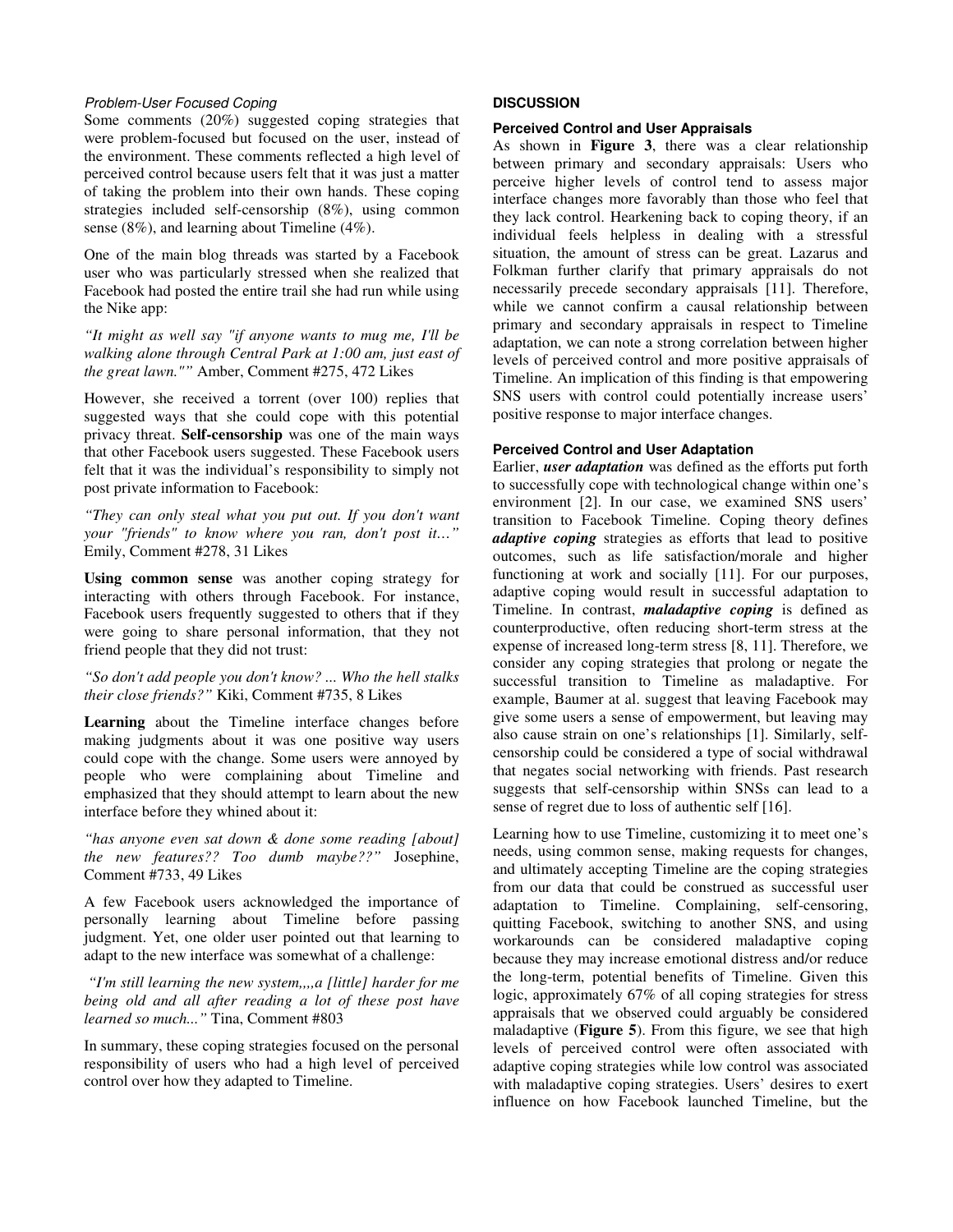

inability to do so, tended to result in high levels of stress, often leading to emotionally charged, maladaptive coping responses. Thus, increasing SNS users' control perceptions could potentially facilitate users' successful adaptive coping to interface changes. For instance, when users were given the option to beta test Timeline, many were eager adopters. These users felt like they had more control, so they challenged themselves to learn all of the new features and customize the interface to meet their needs. Yet, many users became outraged when they found out that Timeline would become mandatory. These users were more emotionally reactive and spent their time protesting the change instead of embracing it. The opt-in strategy may have increased Facebook users' perceived levels of control and contributed to more positive appraisals and adaptive coping strategies. **Figure 6** summarizes our high-level findings regarding user adaptation to Facebook Timeline. We applied coping theory to create this framework of user adaptation to major interface changes. We saw a consistent pattern between high levels of perceived control and users' adaptive coping to Timeline. Therefore, users' perception of control is a key factor in SNS user adaptation and needs to be examined further in future research.

### **Collaborative Coping**

Our application of coping theory to user comments posted to the Timeline blog is unique because users were not coping individually; *they were coping together*. Coping theory suggests that the introduction of new information or feedback from others provides individuals with an opportunity to reappraise changes in the environment [11]. Past SNS research also highlights the importance of peer influence, finding that Facebook users who knew someone who had deactivated their account were three times more likely to deactivate their own Facebook accounts [1]. In our case, approximately 11% of the coping strategy comments posted to the Facebook blog urged users to either leave Facebook or switch to another SNS. Furthermore, users had no feedback from Facebook as a company, so they could only rely on new information (valid or invalid) from other users. In some cases, this created a bandwagon effect where extreme opinions became even more polarized and fairly deconstructive as users engaged in heated arguments. In



Figure 5: Adaptive versus Maladaptive Coping Figure 6: Framework of User Adaptation as an **application of Coping Theory** 

instances like these, introducing a Facebook moderator may have helped deescalate some conflicts. Alternatively, in a smaller number of cases, Facebook users turned to other users as external resources [11] for understanding and adapting to Timeline. They asked questions about how to customize the new interface to meet their needs, such as adjusting privacy settings. Therefore, it may be beneficial in future releases for Facebook to assign facilitators who could also answer questions, correct misinformation, and give users the perception that their voices were being heard.

### **Implications for Practice**

Direct implications for SNS designers are to proactively assess how interface-induced changes may affect end users and to embed appropriate options into the design and deployment process. A key point is that major interface changes induce psychological stress as well as technologyrelated stress. Our findings suggest that increasing users' perceived control over major interface changes may help facilitate users' adaptive coping strategies to these changes. Our work demonstrates the need for SNS designers to understand how users appraise a major interface change and highlights the importance of providing users with adequate control options so that they can successfully enact adaptive coping to the interface change. These design options may include, for example, communicating additional information about the new interface, so that users have a better understanding of its consequences; providing user choices through opt-in or opt-out mechanisms; providing better privacy control features; refraining from removing existing functionality; and facilitating communication among users for collaborative coping.

#### **Limitations and Future Research**

Our analysis was based on comments posted to the Facebook Timeline blog. Our methodology allowed us to unobtrusively analyze a diverse and large qualitative data set and capture users' in-situ reactions about the launch of Timeline, providing first-hand insights for understanding users' perceptions. However, there are some inherent weaknesses associated with this approach. First, commenting was deactivated prior to Timeline becoming